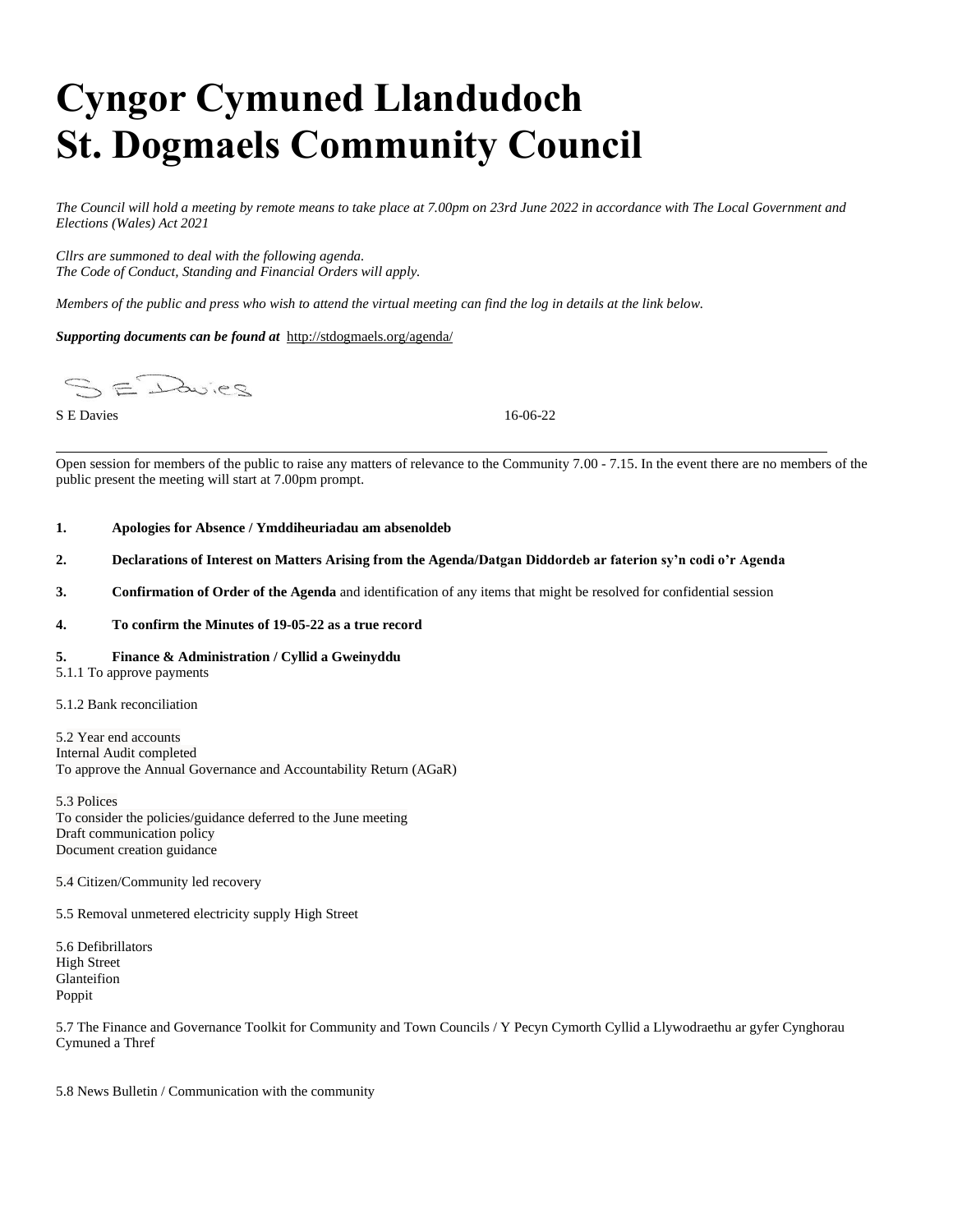#### 5.9 Bike racks

#### 5.10 Asset Register

5.11 Annual Report/Training programme (To be published no later than 5<sup>th</sup> Nov 22)

5.12 Clerk's leave request

5.13 Meeting formats

## **6. Planning / Ceisiadau Cynllunio**

6.1 Applications

Planning documents can be found at[:http://planning.pembrokeshire.gov.uk/swiftlg/apas/run/WCHVARYLOGIN.display?langid=1](http://planning.pembrokeshire.gov.uk/swiftlg/apas/run/WCHVARYLOGIN.display?langid=1)

Search Planning Applications – [Pembrokeshire Coast National Park](https://www.pembrokeshirecoast.wales/planning/search-planning-applications/)

6.2 Planning Enforcement

6.3 Representation at planning committee meetings

## **7. County Cllr's Report**

# **8. Working Party Reports**

To note any reports brought before the Council.

**9. Village Amenities / Mwynderau** 9.1 Playground Update and to agree any actions

9.2 Noticeboards

9.3 Bus shelters Mural

9.4 Cutting schedule and bio-diversity

9.5 Poppit toilet block

9.6 Acquisition/Provision of additional amenity land

9.7 Benches at Glanteifion

#### **10. Highways and Public Rights of Way / Hawliau Tramwy Cyhoeddu**

10.1 20mph scheme Update

10.2 Speedwatch

10.3 Update on any ProW issues and to agree a way forward As part of which to accept a report from the *St Dogmaels Footpath Association* / Llwybrau Llandudoch and discuss any requests for lobbying or assistance 10.3.1 Public Path Diversion Order PP87/24C St Dogmaels

10.3.2 Access Cardigan bridge

10.4 Route to Poppit/Active Travel

10.5 Village Regeneration Walks

10.6 Halket Square

10.7 Unsafe wall adjacent Syn Y Don and at the base of the steps, Pilot St

10.8 Parking In and around Moorings Market parking